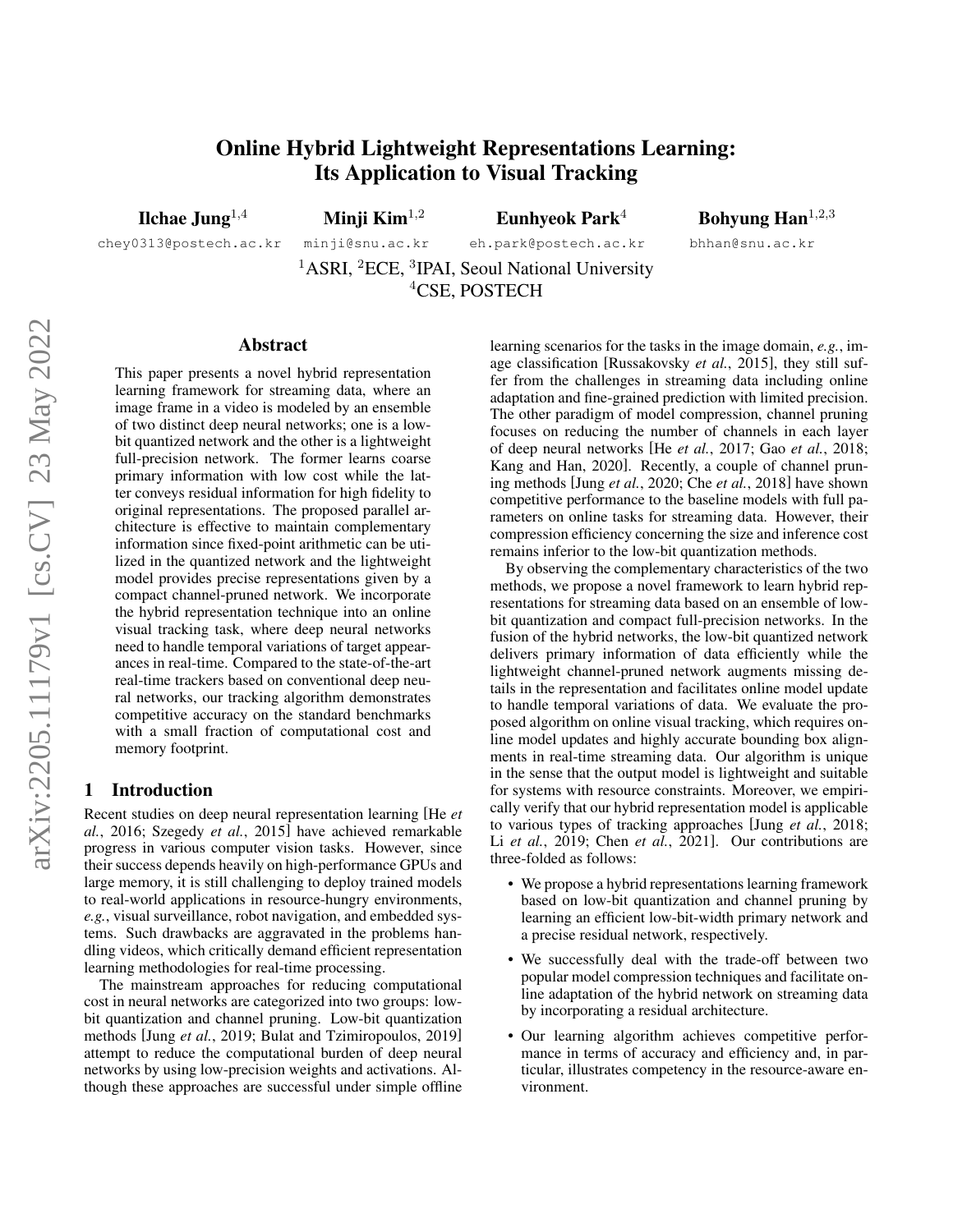# 2 Related Works

# 2.1 Low-bit Quantization

Recent studies on low-bit quantization [Jung *et al.*[, 2019;](#page-6-2) [Park and Yoo, 2020\]](#page-6-13) have made successful progress in image classification. The research related to binary quantization [\[Hubara](#page-6-14) *et al.*, 2016; [Bulat and Tzimiropoulos, 2019\]](#page-6-3) shows the potential of low-precision optimization, achieving reasonable accuracy only with binarized activations and parameters. Other approaches based on the 4- or 5-bit quantization [Jung *et al.*[, 2019;](#page-6-2) [Park and Yoo, 2020\]](#page-6-13) propose more practical solutions, accomplishing lower or negligible accuracy loss while enabling efficient fixed-point computation.

On the other hand, there exists another research trend that attempts to boost the performance of quantized models with assistance from full precision networks [\[Zhuang](#page-6-15) *et al.*, 2020]. Specifically, they train the quantization networks simultaneously with parameter-shared full precision networks to allow the relevant gradient flow for better accuracy. However, the full precision network is abandoned for inference, which loses the full potency of the hybrid structure. We judiciously design the framework that utilizes the benefit of both fullprecision and quantized networks for visual tracking.

To mitigate the instability of training on network quantization, [Qin *et al.*[, 2020\]](#page-6-16) learns binary neural networks with an additional regularizer that maximizes the entropy of the distribution of quantized model parameters. On the other hand, [Yu *et al.*[, 2020\]](#page-6-17) proposes a new regularizer to let the distribution of quantized model parameters mimic the uniform distribution. Although those methods achieve competitive performance in offline problems such as image classification, their accuracy is degraded substantially during online updates, making the application to visual tracking not straightforward. This paper introduces the newly designed normalization method considering the quantization interval to maintain the feature quality during online model updates.

### 2.2 Channel Pruning

Another prominent deep neural network lightening method, channel pruning, aims to reduce the number of channels in model parameters. The pioneering work based on the LASSO regularization [He *et al.*[, 2017\]](#page-6-5) enforces the sparsity of the model while maintaining the accuracy in the image classification task. [Gao *et al.*[, 2018\]](#page-6-6) has proposed the feature boosting method by dynamically pruning channels at run-time using the channel saliency predictor. Besides, [Jung *et al.*[, 2020\]](#page-6-8) adopts the conventional channel pruning method [He *[et al.](#page-6-5)*, [2017\]](#page-6-5) to online object tracking, showing considerable performance gain. While the power of channel pruned models is valid for both online and offline learning, their compression rates remain inferior to low-bit quantization.

Our hybrid representation learning algorithm aims to improve accuracy and efficiency by combining complementary representations from a low-bit quantization network and a lightweight full precision network. While maintaining primary information in the quantization network obtained from rich offline pretraining, the full precision network compressed by channel pruning allows straightforward the online model update as well as accurate real-valued representation learning.

# 3 Hybrid Representation Learning

#### 3.1 Overview

Our goal is to enhance the quality of representations using an ensemble of two lightweight deep neural networks obtained from quantization and channel pruning. The quantized network is responsible for feature encoding of the primary timeinvariant information while the channel-pruned model covers high-precision time-varing residual information.

Given an input image  $A_0$ , the standard convolutional neural network (CNN) learns a feature extractor  $f_{\text{conv}}(\cdot; \cdot)$  and estimates a feature map  $A_{\text{conv}}$  as follows:

$$
A_{\text{conv}} \equiv A_{N_l} = \mathbf{f}_{\text{conv}}(A_0; \mathcal{W}_{\text{conv}}), \tag{1}
$$

where  $W_{\text{conv}} = \{W_1, ..., W_{N_l}\}\$ is a collection of convolutional filters throughout the  $N_l$  layers. In the  $i<sup>th</sup>$  intermediate layer, we apply a convolution with auxiliary operations and derive a feature map, which is given by

$$
A_i = \sigma(A_{i-1} * W_i), \tag{2}
$$

where  $\sigma(\cdot)$  denotes a non-linear activation function and  $*$ indicates the convolution operator. Contrary to the conventional CNNs, our framework utilizes two networks in parallel, a quantized network  $f^q(\cdot; \cdot)$  and a channel-pruned network  $f^p(\cdot; \cdot)$ , which generate outputs respectively as

$$
A^{q} = \mathbf{f}^{q}(A_{0}; \mathcal{W}^{q}), \quad \mathcal{W}^{q} = \{W_{1}^{q}, ..., W_{N_{l}}^{q}\}, \quad (3)
$$

$$
A^{p} = f^{p}(A_{0}; \mathcal{W}^{p}), \quad \mathcal{W}^{p} = \{W_{1}^{p}, ..., W_{N_{l}}^{p}\}.
$$
 (4)

Then, the proposed hybrid representation,  $A<sup>h</sup>$ , is given by the sum of two outputs as follows:

$$
Ah = Aq + Ap = fq(A0; \mathcal{W}q) + fp(A0; \mathcal{W}p).
$$
 (5)

We can train prediction networks of arbitrary tasks followed by the feature extraction. Note that the hybrid representation is also utilized in the prediction networks; channel pruning is applied to all layers of the prediction networks while low-bit quantization is partially applied to the activation quantization.

### 3.2 Low-Bit Quantization of Primary Network

To maximize the benefit of the reduced precision network, we quantize both model parameters and activations in all  $N_l$ layers. We adopt the quantization method proposed in [\[Jung](#page-6-2) *et al.*[, 2019\]](#page-6-2), and introduce the additional regularization loss terms to the quantized data for fast and stable training.

#### Weight Quantization

The weight quantization function  $Q_W^l(\cdot) : w_l \to w_l^q$  is composed of two steps. First, the weights are linearly transformed to  $[-1, 1]$  by the learnable parameters  $c_W^l$  and  $d_W^l$ , which define the center and the width of the quantization interval, respectively. Only the weight values within the interval  $[c_W^l - d_W^l, c_W^l + d_W^l]$  are quantized while the rests are clamped. The formal definition of the first step is given by

$$
\hat{w}_l = \begin{cases}\n\texttt{sign}(w_l) & \text{if } |w_l| > c_W^l + d_W^l \\
0 & \text{if } |w_l| < c_W^l - d_W^l \\
\texttt{sign}(w_l) \cdot (\alpha_W^l |w_l| + \beta_W^l) & \text{otherwise,} \n\end{cases}
$$
\n(6)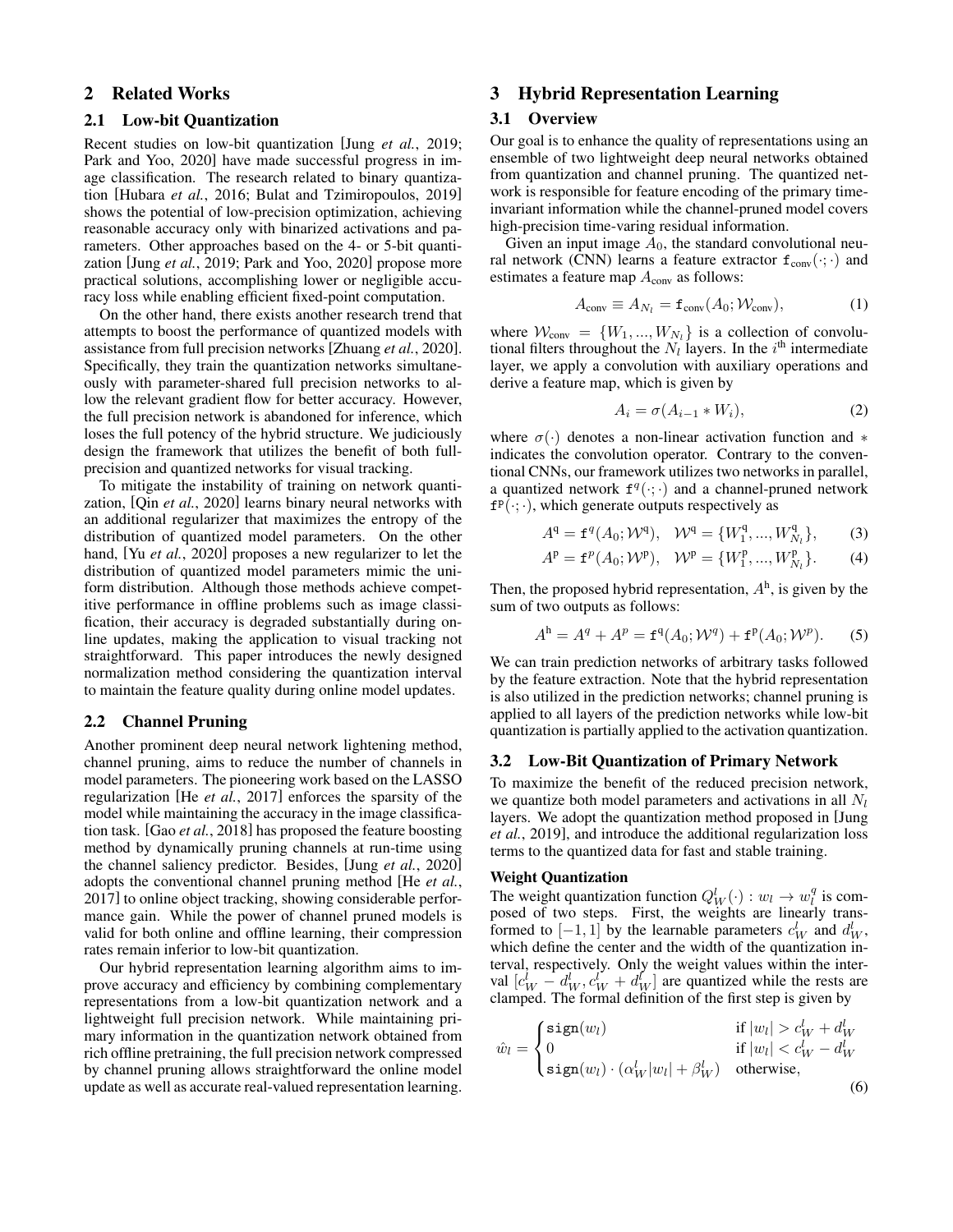where  $sign(\cdot) \in \{-1, 1\}$  means the sign of an input,  $\alpha_W^l =$  $0.5/d_W^l$ , and  $\beta_W^l = -0.5 c_W^l/d_W^l + 0.5$ . Second, the normalized weights are discretized as

$$
W_l^q = \text{round}(\hat{W}_l \cdot (2^{N_b - 1} - 1)),\tag{7}
$$

where round( $\cdot$ ) denotes the element-wise rounding and  $N_b$  is the bit-width, leading to  $(2^{N_b} - 1)$  quantization levels.

### Activation Quantization

Similarly, the activation quantization function  $Q_A^l(\cdot) : a_l \to a_l$  $a_l^q$  has transformation and round steps. First, the activations  $a_l \in A_l$  in the  $l^{\text{th}}$  layer are linearly transformed to the values in  $[0, 1]$  as follows:

$$
\hat{a}_l = \begin{cases}\n1 & \text{if } a_l > c_A^l + d_A^l \\
0 & \text{if } a_l < c_A^l - d_A^l \\
\alpha_A^l A_l + \beta_A^l & \text{otherwise,} \n\end{cases}
$$
\n(8)

where  $\alpha_A^l = 0.5/d_A^l$  and  $\beta_A^l = -0.5c_A^l/d_A^l + 0.5$ . The quantization interval is defined by the learnable parameters for its center  $(c_A^l)$  and width  $(d_A^l)$ . We assume that the activations are non-negative due to the ReLU function. The final quantized output  $A_i^q$  is obtained by applying the rounding function to the individual elements in  $\hat{A}_l$ ,

$$
A_l^q = \text{round}(\hat{A}_l \cdot (2^{N_b} - 1)). \tag{9}
$$

### Operation of Quantization Network

The output from each convolutional layer is now given by  $A_{l+1} = \sigma(Q_A^l(A_l) * Q_W^{l+1}(W_{l+1}))$ , where the standard convolution operation is replaced by a hardware-friendly fixedpoint operation for additional acceleration. By applying the quantization to the whole network, the representation of the final convolutional layer is denoted by  $\overline{A}^q \equiv f^q(A_0; \mathcal{W}^q)$ , where  $f^q(\cdot; \cdot)$  is the feature extraction network via the quantization of both weights and activations.

#### Training Quantization Networks with Normalization

We now present our training scheme for robust and stable quantization. In particular, we discuss a novel regularization loss for quantization,  $\mathcal{L}_{\text{quant}}$ , which is divided into weight and activation normalization losses as

$$
\mathcal{L}_{\text{quant}} = \mathcal{L}_{\text{qW}} + \mathcal{L}_{\text{qA}}.\tag{10}
$$

Weight normalization. Clipping model parameters using the learned interval  $[c_W^l - d_W^l, c_W^l + d_W^l]$  leads to error in the quantized representations and makes the optimization procedure unstable. It turns out that the final accuracy is sensitive to the initialization of  $\{c^l_W, d^l_W\}$ , especially with a lower bitwidth. To alleviate the limitation, we propose a simple but effective regularizer,  $\mathcal{L}_{qW}$ , enforcing a majority of parameters to be located within a certain range, which is given by

$$
\mathcal{L}_{\mathbf{q}\mathbf{w}} = \sum_{i=1}^{N_l} \left( \text{avg}(\alpha_W^i |W_i| + \beta_W^i) - \mu_0 \right)^2 +
$$

$$
\left( \text{std}(\alpha_W^i |W_i| + \beta_W^i) - \sigma_0 \right)^2, \qquad (11)
$$

where  $avg(\cdot)$  and  $std(\cdot)$  denote mean and standard deviation of all entries in their input matrices, respectively,  $|\cdot|$  returns an absolute value matrix of the same size to its input, and  $(\mu_0, \sigma_0)$  are hyperparameters for desirable mean and standard deviation values. The proposed regularizer encourages the transformed model parameters to be in  $[0, 1]$  and reduces the error resulting from the clamping process. Note that it allows the quantized network to identify more appropriate parameters  $\{c_W^l, d_W^l\}$  and undergo more stable optimization.

Activation normalization. Clipping activations outside of the interval  $[c_A^l - d_A^l, c_A^l + d_A^l]$  incurs critical information loss in practice. To mitigate this issue, we define the following regularization loss term  $\mathcal{L}_{qA}$ :

$$
\mathcal{L}_{\mathbf{q}\mathbf{A}} = \sum_{i=1}^{N_l} \left[ \text{avg}(A_i^{\text{bn}}) + 2 \cdot \text{std}(A_i^{\text{bn}}) - (c_{\mathbf{A}}^l + d_{\mathbf{A}}^l) \right]_+ + \left[ \sigma_i - \text{std}(A_i^{\text{bn}}) \right]_+ + \left[ \mu_i - \text{avg}(A_i^{\text{bn}}) \right]_+, \tag{12}
$$

where  $A^{bn} = \{A_j^{bn}\}_{i=1}^{N_l}$  is a set of activations after batch normalization and  $[\cdot]_+$  denotes the ReLU function. Note that  $\sigma_i$ and  $\mu_i$  are determined by combination of current quantization interval parameters  $(c_A^l, d_A^l)$ . Assuming that the activation  $A_i^{\text{bn}}$  follows a Gaussian distribution, the regularization loss enforces the activations larger than the mean of the Gaussian and lower than  $\text{avg}(A_i^{\text{bn}}) + 2 \cdot \text{std}(A_i^{\text{bn}})$  to be within the active range. Statistically speaking, it implies that almost 96% of positive values are trained to be located in the active range.

#### 3.3 Channel Pruning of Residual Network

We propose a stochastic channel pruning algorithm using a Gumbel-softmax trick to generate discrete mask samples from the model with a continuous output space. Our algorithm learns a set of channel selection probability vectors,  ${\bf \{b_1, ..., b_{N_l}\}$ , in each layer, where  ${\bf b_l}$  indicates which channel is likely to be sampled in the  $l^{\text{th}}$  layer. By employing the Gumbel-softmax trick introduced in [Jang  $et$  al.[, 2017\]](#page-6-18),  $$ generates discrete channel selection mask  $M_l$  as follows:

$$
\overline{\mathbf{M}}_{l}[i] = \frac{\exp\left(\frac{g_{i} + \log(\mathbf{b}_{l}[i])}{\tau}\right)}{\exp\left(\frac{g_{i} + \log(\mathbf{b}_{l}[i])}{\tau}\right) + \exp\left(\frac{g'_{i} + \log(1 - \mathbf{b}_{l}[i])}{\tau}\right)},
$$
\n
$$
\mathbf{M}_{l}[i] = \text{round}(\overline{\mathbf{M}}_{l}[i]),
$$
\n(13)

<span id="page-2-0"></span>where  $g_i$  and  $g'_i$  represent random noise samples from the Gumbel distribution, and  $\tau$  denotes a temperature. We apply the straight-through Gumbel estimator for gradient approximation in backpropagation similarly to [Jang *et al.*[, 2017\]](#page-6-18). In the forward pass of training, we apply the pruning mask  $M_l$ to the output activation  $A_l^p$  in the  $l^{\text{th}}$  layer, which is given by

$$
A_l^p = \sigma(A_{l-1}^p * W_l^p) \odot \mathbf{M}_l, \quad l = 1 \dots N_l \qquad (14)
$$

where  $\odot$  denotes an channel-wise multiplication. Then, the representation of the final convolution layer is obtained by applying the channel pruning network  $f^p(\cdot; \cdot)$ , as follows:  $\hat{A}^p = \mathbf{f}^p(A_0; \mathcal{W}^p)$ . Note that a channel with a selection probability lower than the threshold is removed at testing. For training, the channel selection probabilities  ${\{\mathbf{b}_l\}}_{l=1}^{N_l}$  are learned by minimizing the following loss term

<span id="page-2-1"></span>
$$
\mathcal{L}_{\text{prune}} = \sum_{l=1}^{N_l} ||\bar{\mathbf{M}}_l||_1, \tag{15}
$$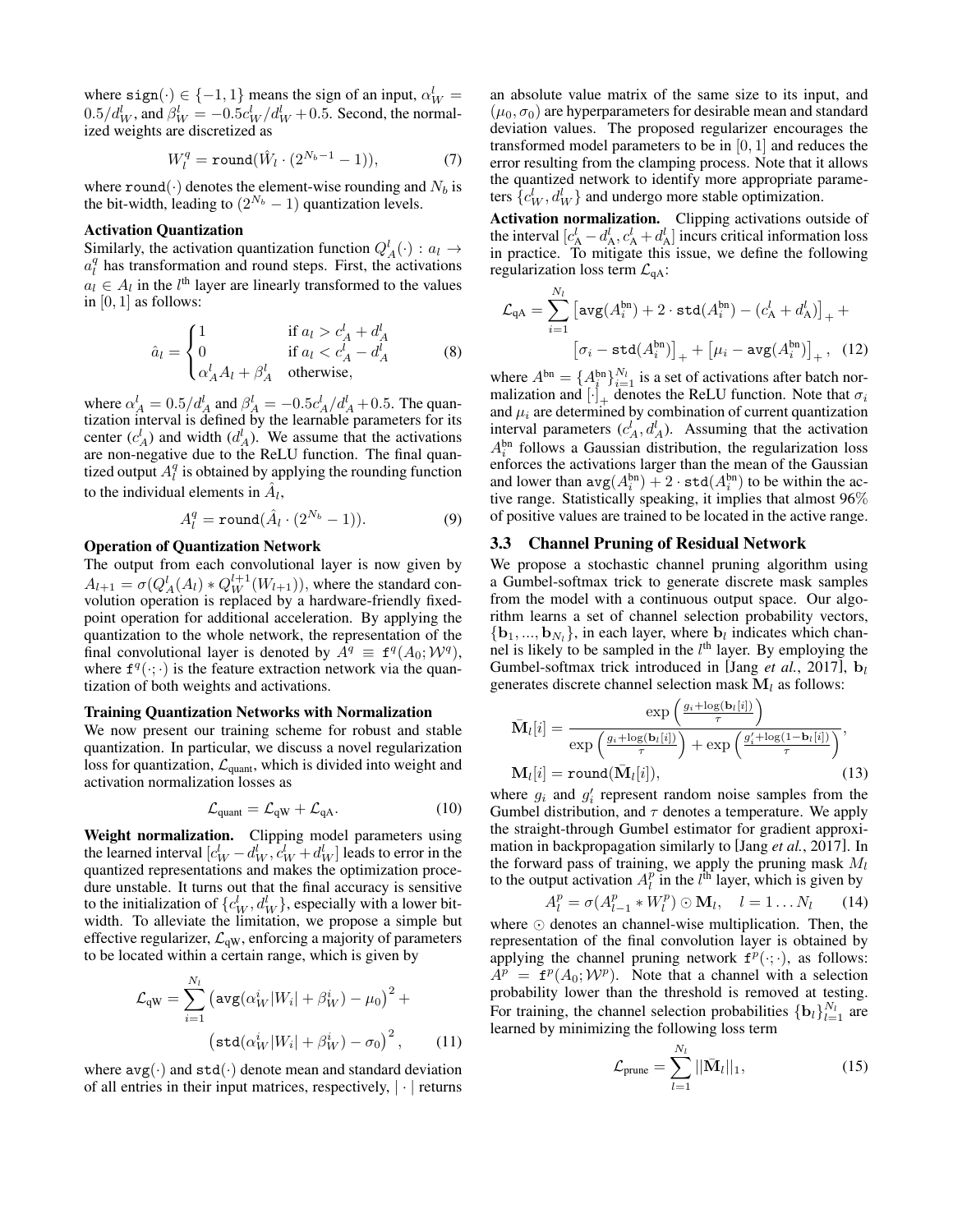<span id="page-3-0"></span>

Figure 1: Overall framework of our algorithm. We train hybrid representation for both low-bit quantized network ( $f^q$ ) and lightweight full precision network  $(f^p)$  on pretraining time while only the lightweight network is fine-tuned in test phase. Red arrow denotes the gradient backpropagation of full precision network in online model update while blue arrow denotes the backpropagation in pretraining.

where the number of active channels is penalized.

# 4 Hybrid Representation for Online Tracking

We apply the proposed hybrid representation learning method to online visual tracking, which aims to sequentially estimate the location of a target object in a streamed video given the ground-truth bounding box at the first frame. This task is appropriate for testing the proposed algorithm since visual tracking requires efficient online target appearance modeling and accurate bounding box regression.

The overall framework with online hybrid representation learning for visual tracking is illustrated in Figure [1,](#page-3-0) which presents two pathways of backpropagation for offline pretraining and online model updates. In the pretraining stage, our framework trains the parameters of both the quantized network and the channel-pruned network. On the other hand, during the online model update in test time, we freeze the parameters of the quantized network to maintain static coarse information while allowing the lightweight full precision network to adapt to target appearance changes. We apply our algorithm on top of three baseline trackers, RT-MDNet [\[Jung](#page-6-10) *et al.*[, 2018\]](#page-6-10), SiamRPN++ [Li *et al.*[, 2019\]](#page-6-11), and TransT [\[Chen](#page-6-12) *et al.*[, 2021\]](#page-6-12). We pretrain each tracker with a loss term

$$
\mathcal{L}_{\text{hyb}} = \mathcal{L}_{\text{baseline}} + \lambda_1 \mathcal{L}_{\text{quant}} + \lambda_2 \mathcal{L}_{\text{prune}}, \tag{16}
$$

where  $\mathcal{L}_{\text{baseline}}$  denotes a loss term proposed from baseline tracker, and  $\{\lambda_1, \lambda_2\}$  are the balancing hyperparmeters.

Hybrid RT-MDNet. RT-MDNet first generates a feature map from a whole image and then predicts candidate windows sampled from the feature map. Hybrid RT-MDNet applies our hybrid representation network to the feature extraction network while the prediction network employs the channel-pruned network only. We perform online updates with the channel-pruned network.

Hybrid SiamRPN++. SiamRPN++ deals with a tracking algorithm via the cross-correlation between the target representation and the candidate feature map using Siamese networks. The predictor network, which is composed of a binary classifier and a bounding box regressor, estimates the confidence score of each adjusted candidate location based on the cross-correlation results. To formulate Hybrid SiamRPN++, we apply our hybrid representation network to the Siamese backbone and adopt channel-pruned network in the predictor.

Hybrid TransT. TransT is a variant of SiamRPN++ that applies the Transformer encoder-decoder networks [\[Vaswani](#page-6-19) *et al.*[, 2017\]](#page-6-19) to the feature correlation. Similarly to Hybrid SiamRPN++, we incorporate the hybrid network into the backbone and employ the channel-pruned network in other parts. Additionally, for all self-attention in the Transformer, we perform the activation quantization to reduce the computation burden in the dot-product operations.

# 5 Experiments

#### 5.1 Preparation for Training

To pretrain the hybrid trackers, we employ the same training datasets as the baseline networks [Jung *et al.*[, 2018;](#page-6-10) Li *et al.*[, 2019;](#page-6-11) Chen *et al.*[, 2021\]](#page-6-12). We adopt the pretrained model of each baseline tracker for initialization and fine-tune them using the proposed loss function. The learned hybrid models are tested on the standard visual tracking benchmarks, OTB2015 [Wu *et al.*[, 2015\]](#page-6-20), UAV123 [\[Mueller](#page-6-21) *et al.*, 2016], LaSOT [Fan *et al.*[, 2019\]](#page-6-22), VOT2016 [\[Kristan](#page-6-23) *et al.*, 2016], and VOT2018 [\[Kristan](#page-6-24) *et al.*, 2018], for comparisons with recently proposed competitors. We evaluate algorithms using Precision rate (Prec) and Success rate (Succ) in OTB2015, Expected Average of Overlap (EAO) in VOT2016/2018, and Normalized Precision (Norm. Pr) in LaSOT.

#### 5.2 Implementation Details

We employ the same learning rates as the baselines but reduce the rate of the quantized network to 1/10 of the original value in Hybrid SiamRPN++. As in [Jung *et al.*[, 2019\]](#page-6-2), we use the full precision in the first convolution layer in Hybrid SiamRPN++ and Hybrid TransT.

For Hybrid RT-MDNet, we train the model with batch size 48 and run 120K iterations while optimizing model parameters and auxiliary parameters using SGD and Adam, respectively. For Hybrid SiamRPN++, training is performed on 8 GPUs for 100K iterations with batch size 22, and the same optimization methods are employed as Hybrid RT-MDNet.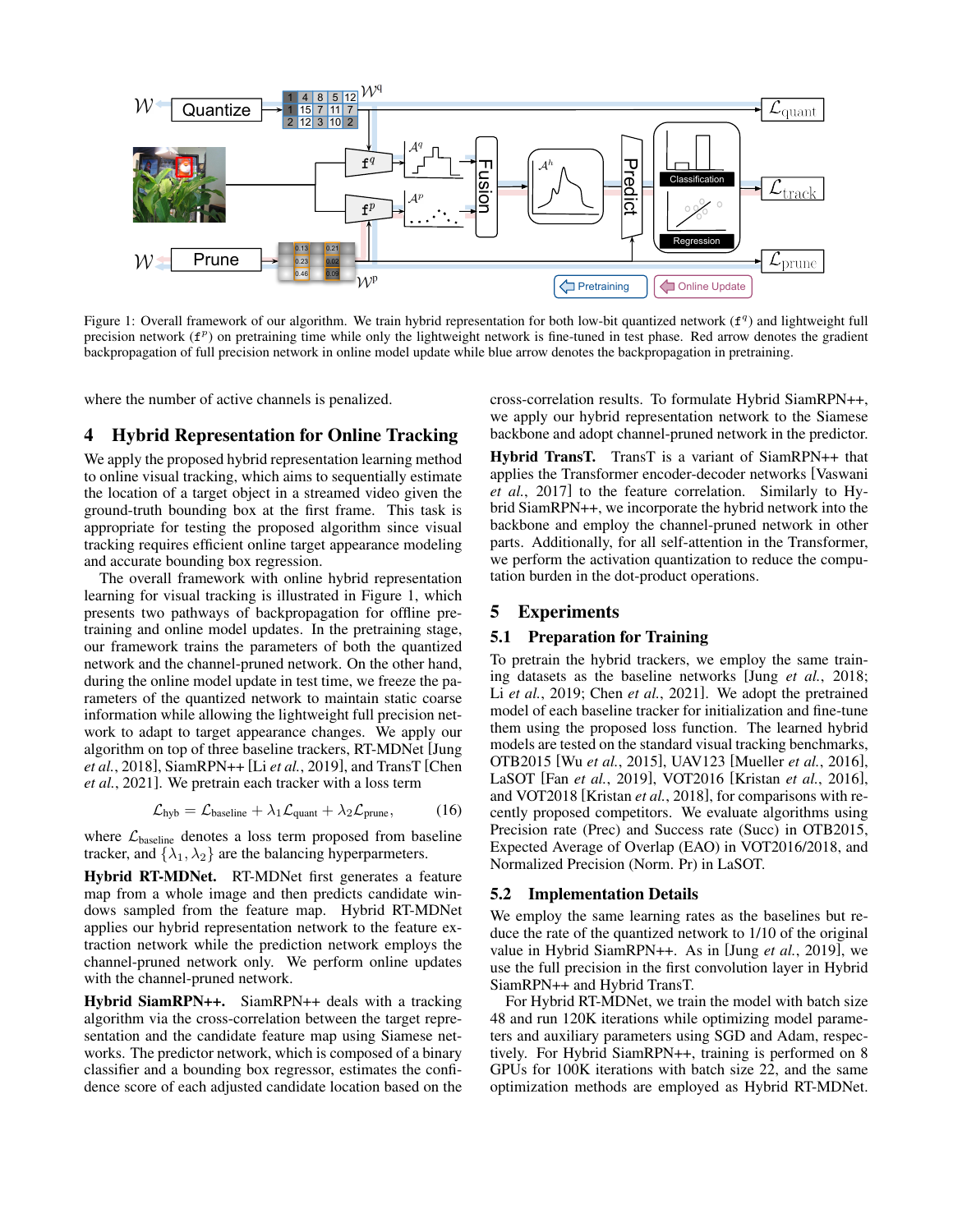<span id="page-4-0"></span>

|                                                | HybRT-MDNet |      |               |                         |      | HybSiamRPN++             |                         |                      |                  | HybTransT |             |          |                             |          |          |        |
|------------------------------------------------|-------------|------|---------------|-------------------------|------|--------------------------|-------------------------|----------------------|------------------|-----------|-------------|----------|-----------------------------|----------|----------|--------|
|                                                | convl       |      | $conv2$ conv3 | fc4                     | fc5  | fc6                      | $\ell 1$                | ľ2                   | $\ell$ 3         | $\ell$ 4  | <b>RPN</b>  | $\ell$ 1 | $\ell$ 2                    | $\ell$ 3 | att      | pred   |
| Bit (A/W)                                      | 32/4        | 4/4  | 4/4           |                         |      | $\sim$                   | 32/5                    | 5/5                  | 5/5              | 5/5       | 5/32        | 32/5     | 5/5                         |          | 5/5 6/32 | 32/32  |
| LayerRatio                                     | 0.11        | 0.25 | 0.32          | 0.29                    | 0.03 | 0.00                     | 0.02                    | $0.04$ 0.17          |                  | 0.51      | 0.26        |          | $0.02$ $0.06$ $0.24$ $0.65$ |          |          | 0.03   |
| $RC$ <sub>prune</sub>                          | 0.19        | 0.04 | 0.09          | 0.53                    | 0.26 | 0.49                     | 0.09                    | 0.08                 | 0.07             | 0.06      | 1.00        | 0.07     | 0.06                        | 0.06     | 0.39     | 1.00   |
| $RC_{quant}$                                   | 0.13        | 0.03 | 0.03          |                         |      | $\overline{\phantom{a}}$ | 0.08                    |                      | $0.04$ 0.04 0.04 |           | $\sim$      | 0.08     | 0.04                        | 0.04     | 0.16     | $\sim$ |
| $RC_{hvbrid}$                                  | 0.32        | 0.07 | 0.12          | 0.53                    | 0.26 | 0.49                     | 0.17                    | $0.12$ $0.12$ $0.10$ |                  |           | $1.00\vert$ |          | $0.15$ $0.10$ $0.11$        |          | 0.55     | 1.00   |
| $RC (BOPs_{total})$<br>$0.26 (= 4.9B / 19.0B)$ |             |      |               | $0.32 (= 5.1M / 15.2M)$ |      |                          | $0.42 (= 4.4M / 10.5M)$ |                      |                  |           |             |          |                             |          |          |        |

Table 1: The computational cost of the proposed approach. We compare the relative amount of computation in channel-pruned networks, quantized networks, and our hybrid representation models compared to the original network. Bit (A/W) denotes the bit-width of input activations (A) and parameters (W), and LayerRatio means the normalized computational overhead of each layer observed in the baseline network. RC<sub>prune</sub>, RC<sub>quant</sub>, and RC<sub>hybrid</sub> indicate the relative cost of each layer compared to the baseline in the channel-pruned, quantized, and hybrid networks, respectively. Finally, BOPstotal presents the total BOPs of the proposed hybrid model and the baseline network.

<span id="page-4-1"></span>

|                     |     |      | OTB2015   |           |
|---------------------|-----|------|-----------|-----------|
| Method              | Bit | RC   | Prec      | Succ      |
| RT-MDNet            | 32  | 1.00 | 85.3      | 61.9      |
| Q                   | 4   | 0.20 | 82.0      | 58.7      |
| $Q + N(10)$         | 4   | 0.20 | 83.7      | 61.8      |
| $Q + N(10) + P(15)$ | 4   | 0.26 | 84.9      | 63.1      |
| $SiamRPN++$         | 32  | 1.00 | 90.5/87.6 | 69.5/66.3 |
| O                   | 5   | 0.24 | 86.1      | 66.5      |
| $Q + N(10)$         | 5   | 0.24 | 87.3      | 67.1      |
| $Q + N(10) + P(15)$ | 5   | 0.32 | 89.5      | 68.5      |

Table 2: Ablative experiment for training objectives. Q, N, and P denote naïve quantization, normalization, and pruning, respectively. In the OTB results of SiamRPN++, we present the scores reported in the paper and the reproduced accuracies.

<span id="page-4-2"></span>

|                 |      | $\overline{\text{OTB2015}}$                     |                                                      |  |  |  |  |
|-----------------|------|-------------------------------------------------|------------------------------------------------------|--|--|--|--|
|                 |      | conv1 conv2 conv3 fc4 fc5 fc6 total Prec Succ   | Relative cost (RC)                                   |  |  |  |  |
|                 |      | $0.32$ 0.07 0.12 0.53 0.26 0.49 0.26 84.9 63.1  |                                                      |  |  |  |  |
| $\frac{PQ}{QQ}$ | 0.26 |                                                 | $0.06$ $0.06$ $0.06$ $0.03$ $1.00$ $0.12$ $8.3$ 12.1 |  |  |  |  |
|                 |      | PP 0.80 0.32 0.78 0.58 0.35 0.58 0.58 86.6 61.8 |                                                      |  |  |  |  |

Table 3: Analysis of the combinations of the quantized network and the channel-pruned network in HybRT-MDNet. We compare our hybrid representation (PQ) to Quantization-only ensemble representation (QQ) and Pruning-only ensemble representation (PP).

Hybrid TransT is trained for 400 epochs (1K iterations per epoch) using the AdamW optimizer with batch size 40, where the learning rate is decayed by a factor of 10 after 250 epochs.

Two variants of SiamRPN++ are tested, HybSiamRPN++ and OnHybSiamRPN++, which correspond to the models based on offline and online hybrid representation learning, respectively. Specifically, during the online update stage, On-HybSiamRPN++ fine-tunes the last linear layer in the classification branch stemmed from the first cross-correlation block every 10 frames for 15 iterations using the data collected from the latest 20 frames. The sample features are collected after the target prediction and annotated by the same labeling strategy used in the pretraining stage.

Our algorithm is implemented in PyTorch with Intel I7- 6850k and NVIDIA Titan Xp Pascal GPU for RT-MDNet and Quadro RTX4000 for SiamRPN++ and TransT.

<span id="page-4-3"></span>

|   |       |      | OTB2015             |                   |                             |                                                  |               |      |
|---|-------|------|---------------------|-------------------|-----------------------------|--------------------------------------------------|---------------|------|
|   | conv1 |      | conv2 conv3 fc4 fc5 |                   |                             | fc6 total Prec Succ                              |               |      |
|   | 0.19  | 0.04 |                     |                   | $0.09$ $0.53$ $0.26$ $0.49$ | $0.22 \times 84.9$                               |               | 63.1 |
| 2 | 0.32  | 0.10 | 0.10                | 0.53              | $0.26$ 0.51                 |                                                  | $0.25$   85.2 | 62.5 |
| 3 | 0.41  | 0.16 | 0.17                |                   | $0.53$ $0.26$ $0.51$        | 0.30                                             | 85.3          | 62.5 |
| 4 | 0.51  | 0.24 |                     |                   |                             | $0.27$ $0.53$ $0.31$ $0.52$ $0.37$   <b>87.1</b> |               | 62.7 |
| 5 | 0.62  | 0.35 |                     | $0.35 \quad 0.63$ |                             | $0.36$ $0.55$ $0.46$ 86.7                        |               | 62.4 |
| 6 | 0.72  | 0.50 |                     |                   |                             | $0.51$ 0.69 0.46 0.62 0.58                       | 86.6          | 62.7 |

<span id="page-4-4"></span>Table 4: Accuracy-computation trade-off given by varying channelpruning ratios in HybRT-MDNet.

| Bit-width | 2bit | 3bit | 4bit | 5bit. |
|-----------|------|------|------|-------|
| Prec      | 84.7 | 84.3 | 84.9 | 85.5  |
| Succ      | 59.9 | 60.7 | 63.1 | 63.2  |

Table 5: Accuracy-computation trade-off given by varying bitwidths in HybRT-MDNet.

### 5.3 Effects on Acceleration

Following [\[Baskin](#page-6-25) *et al.*, 2018], we measure the number of bit-wise operations (BOPs) for unit convolution to estimate the performance benefit of the low-precision computation. For each layer with  $\{C^{in}, C^{out}\}$  input and output channels based on  $K \times K$  kernels, BOPs is given by

BOPs = 
$$
C^{\text{in}}C^{\text{out}}K^2(b_a b_w + b_a + b_w + \log_2 C^{\text{in}}K^2)
$$
, (17)

where  $b_a$  and  $b_w$  are the precisions of input activations and parameters, respectively. Table [1](#page-4-0) shows the layer-wise analysis of the effect of our optimization method.

The proposed hybrid representation learning approach reduces the computation overhead by maintaining a small fraction of parameters that are critical to accuracy. Specifically, we observe more channels pruned in mid-layers (conv2-3 and  $\ell$ 2-4) than the parameters in head layers (conv1 and  $\ell$ 1) and the prediction layers (fc, RPN, att, and pred), which tend to be intact for the stability of training. Consequently, the proposed model with hybrid representations only requires a fraction of BOPs (0.26 to 0.42 as presented in Table [1\)](#page-4-0) compared to the original network.

### 5.4 Effect of Hybrid Representation

We analyze the impact of each component in the proposed hybrid representation learning. Note that we use HybRT-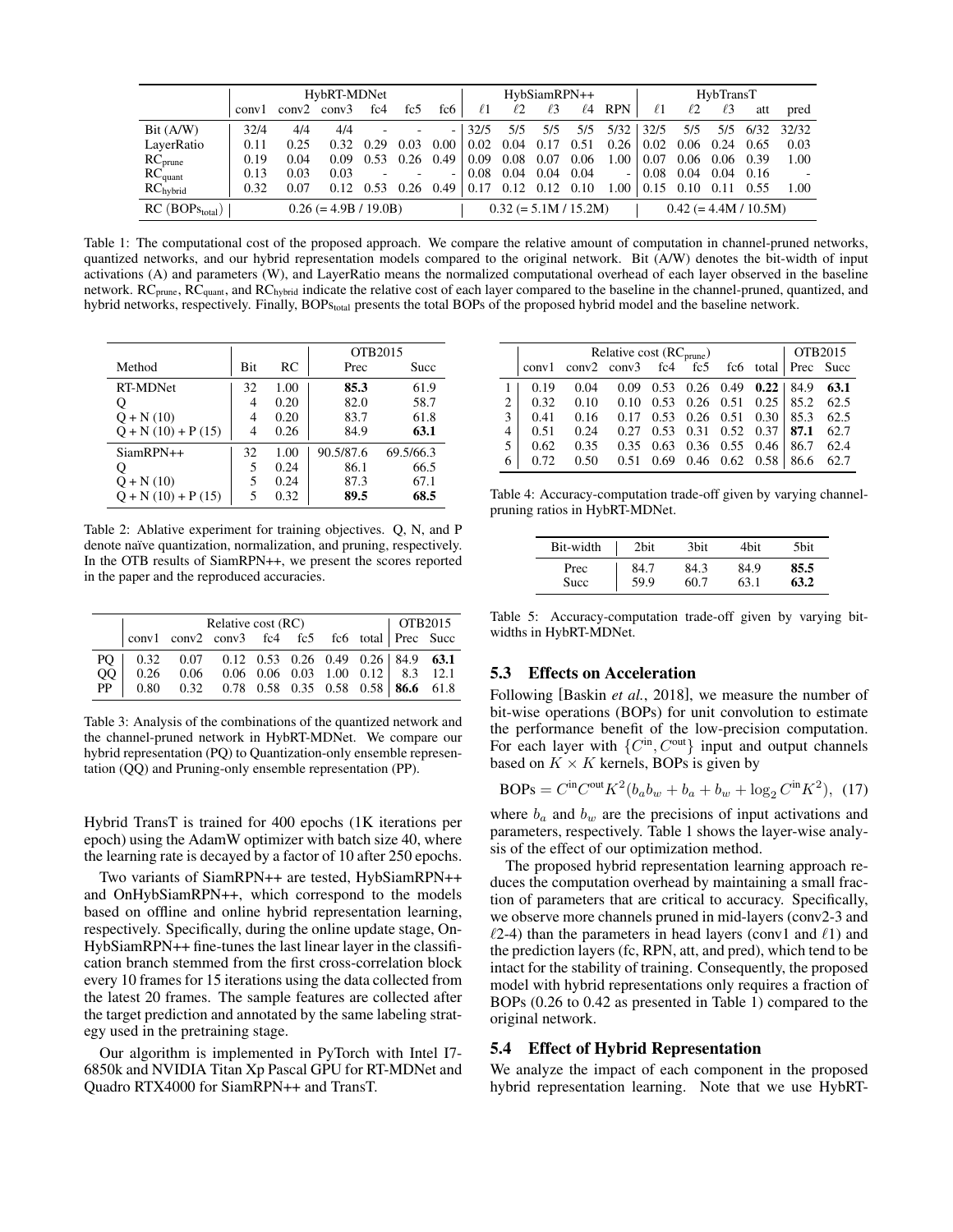<span id="page-5-0"></span>

| Method                                                                                   | Bit            | RC   | <b>OTB</b><br><b>Succ</b> | Prec                 | <b>Succ</b>          | UAV123<br>Prec       | <b>Succ</b>          | LaSOT<br>Norm. Pr    | VOT2016<br>EAO      | VOT2018<br>EAO |
|------------------------------------------------------------------------------------------|----------------|------|---------------------------|----------------------|----------------------|----------------------|----------------------|----------------------|---------------------|----------------|
| ATOM [Danelljan et al., 2019]<br>DaSiamRPN [Zhu et al., 2018]<br>MDNet Mam and Han, 2016 | 32<br>32<br>32 | ٠    | 67.1<br>65.8<br>67.8      | 87.9<br>88.0<br>90.9 | 64.4<br>58.6<br>52.8 | 51.5<br>79.6<br>74.7 | 51.5<br>41.5<br>39.7 | 57.6<br>49.6<br>46.0 | ۰<br>0.411<br>0.257 | 0.401<br>0.326 |
| RT-MDNet [Jung et al., 2018]                                                             | 32             | 1.00 | 65.0                      | 88.5                 | 52.8                 | 77.2                 | 30.8                 | 36.0                 | 0.325               | 0.176          |
| HvbRT-MDNet                                                                              | 5              | 0.29 | 64.5                      | 88.0                 | 52.6                 | 79.5                 | 29.5                 | 35.1                 | 0.329               | 0.194          |
| SiamRPN++ [Li et al., 2019]                                                              | 32             | 1.00 | 69.5                      | 90.5                 | 60.6                 | 79.8                 | 49.3                 | 57.7                 | 0.408               | 0.340          |
| $SiamRPN++(Rep)$                                                                         | 32             | 1.00 | 66.3                      | 87.6                 | 57.0                 | 76.9                 | 45.6                 | 54.5                 | 0.401               | 0.305          |
| HybSiamRPN++                                                                             | 5              | 0.32 | 68.5                      | 89.5                 | 59.7                 | 78.8                 | 45.9                 | 53.6                 | 0.383               | 0.299          |
| OnHybSiamRPN++                                                                           | 5.             | 0.34 | 69.4                      | 89.8                 | 61.2                 | 81.8                 | 46.1                 | 54.1                 | 0.412               | 0.344          |
| TransT [Chen <i>et al.</i> , 2021]                                                       | 32             | 1.00 | 68.2                      | 88.3                 | 66.0                 | 85.2                 | 64.2                 | 73.5                 | 0.387               | 0.298          |
| HybTransT                                                                                | 5              | 0.42 | 68.2                      | 88.4                 | 67.1                 | 86.5                 | 64.5                 | 73.9                 | 0.418               | 0.285          |

Table 6: Experiments on several benchmarks with a comparison of other competitive trackers. Our hybrid models (HybRT-MDNet, HybSiamRPN++, OnHybSiamRPN++, HybTransT) present competitive performance compared to other trackers while their computational costs are significantly reduced.

MDNet pretrained in VOT-OTB dataset for the ablative study.

Benefit of each component. Table [2](#page-4-1) illustrates the benefit of each component in our hybrid representation. The quantization with normalization  $(Q+N)$  [\(10\)](#page-2-0) achieves better accuracy than the model by a simple quantization (Q), which implies the effectiveness of our normalization strategies for stable quantization. In addition, the hybrid representation model  $(Q+N+P)$  trained with both [\(10\)](#page-2-0) and [\(15\)](#page-2-1) outperforms the Q+N model, demonstrating that the proposed hybrid representation learning improves performance effectively. Finally, our final models present competitive accuracy to the baseline models while reducing the computation cost significantly.

Combinations of quantization and pruning. Table [3](#page-4-2) illustrates the performance resulting from several combinations of quantized and pruned networks, which include the proposed hybrid network (PQ), the ensemble of pruned networks (PP), and the ensemble of quantized networks (QQ). We perform this experiment on the RT-MDNet baseline. The numbers in the table denote the relative computational cost in terms of BOPs between the model corresponding to each row and the RT-MDNet baseline. According to the results, the proposed hybrid representation presents a competitive performance in terms of both accuracy and efficiency, whereas the ensemble of quantized networks and pruned networks suffer from performance degradation in accuracy and computational cost, respectively.

Impact of pruning rates. Table [4](#page-4-3) analyzes the computational cost by varying channel pruning ratios for our hybrid model. Note that our model based on the hybrid representation maintains competitive accuracy in both measures, precision and success rates, even after pruning almost 80% of channels.

Impact of quantization bit-width. Table [5](#page-4-4) presents the experimental results by varying the bit-width for quantization in our hybrid model. The results show that the success rate drops sharply with less than 4-bit quantization while the precision rate is hardly affected by the bit-width variation.

# 5.5 Comparison on multiple benchmarks

Table [6](#page-5-0) compares the performance of our hybrid networks with conventional models in visual tracking on the standard benchmarks, where SiamRPN++ and SiamRPN++ (Rep) indicate the official model and its reproduced version employed in our experiment, respectively. The proposed hybrid networks such as HybRT-MDNet, HybSiamRPN++, OnHyb-SiamRPN++, and HybTransT achieve competitive performance to the baseline models while significantly reducing the computational cost (0.29 to 0.42 in RC). Besides, the modified Hybrid SiamRPN++ with online update (OnHyb-SiamRPN++) improves tracking accuracy compared to the baseline SiamRPN++, which implies the effectiveness of our online hybrid representation learning for streaming data. Our model with the hybrid representation based on Transformer, HybTransT, also accomplishes outstanding accuracy with the significantly reduced computational burden.

# 6 Conclusion

We presented a novel framework of online hybrid representation learning applicable to streaming data by an ensemble of an efficient low-bit quantized network and a precise lightweight full-precision network. Adopting a residual architecture, the online hybrid representation successfully complements the two model compression approaches. We further improved the performance of the networks based on the hybrid representation through effective normalization of weights and activations for low-bit quantization. The proposed algorithm was incorporated into online visual tracking tasks and verified that the proposed hybrid representation makes competitive accuracy to baseline models despite lowbit quantization and channel pruning.

# Acknowledgements

This work was supported in part by Samsung Electronics Co., Ltd. (IO210917-08957-01), and by the IITP grants [2021-0-01343, Interdisciplinary Program in AI (SNU); 2021-0-02068, AI Innovation Hub] and the NRF grant [2021M3A9E4080782, 2022R1A2C3012210] funded by the Korean government (MSIT).